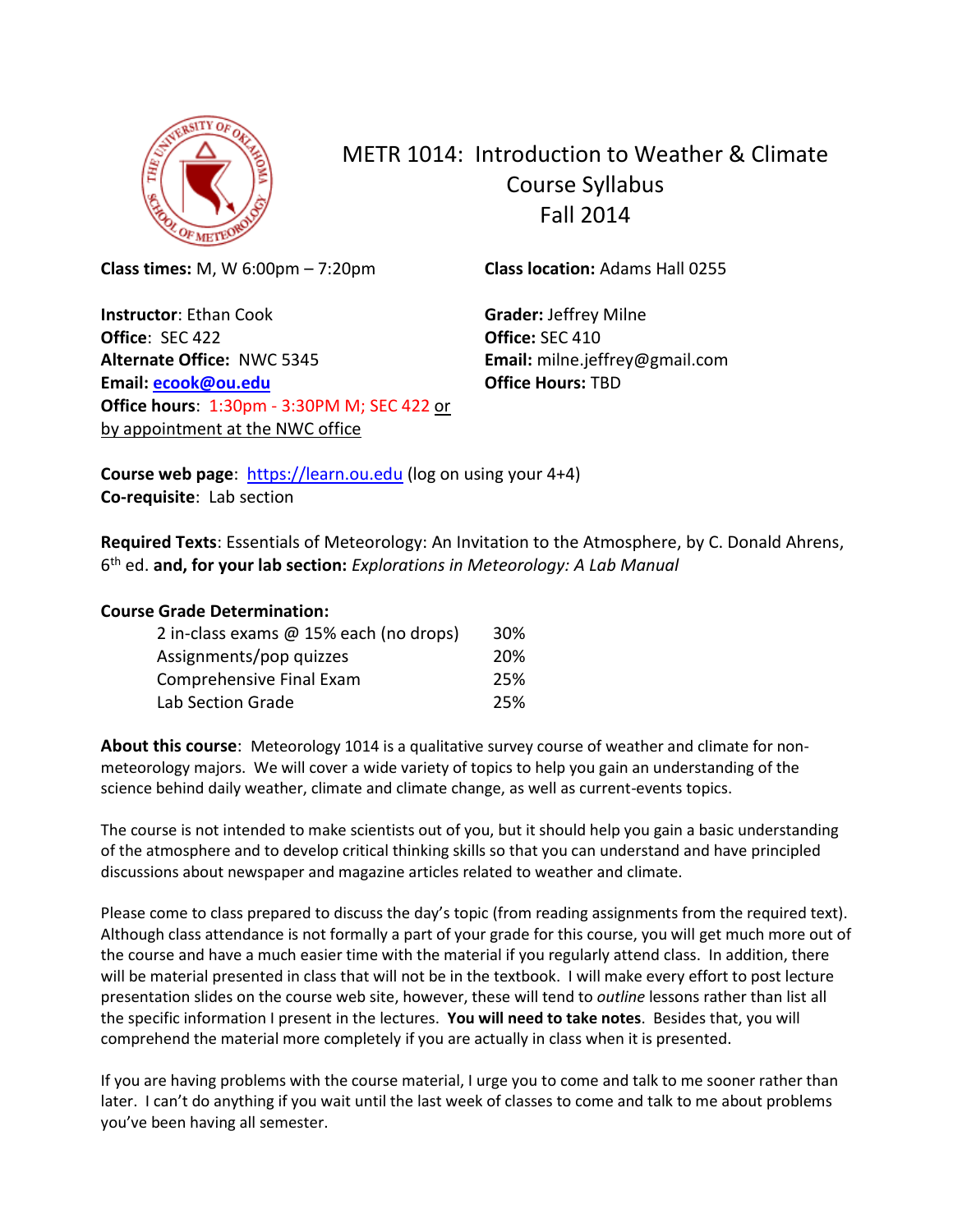Education is a two-way street – I can only present the material and facilitate discussion, but you must bring to class curiosity and a willingness to learn. In order to get the most out of any class, you MUST take an active role in your own education!

#### **About the labs:**

The labs associated with this class are designed to both enhance your understanding of lecture material, as well as to introduce some material that we simply don't have time to cover in lecture. As such, the labs don't always coincide exactly with what is going on in lecture.

Although there are several lab sections associated with this class, PLEASE don't play "musical lab periods". That is, unless you have permission in advance from the Teaching Assistant(s), please only attend the lab section that you are enrolled in. The lab rooms have very limited seating capacity.

The lab section will make up 25% of your final grade for this class. Your Lab instructor will have more information for you when you attend your first lab.

## Important policies:

**Reasonable Accommodation:** The University of Oklahoma is committed to providing reasonable accommodation for all students with disabilities. Students with disabilities who require accommodation in this course are requested to speak with me as early in the semester as possible. Students with disabilities **must** be registered with the Office of Disability Services prior to receiving accommodations in this course. The Office of Disability Services is located in Goddard Health Center, Suite 166, phone 325-3852 or TDD only 325-4173.

**Academic Misconduct:** All provisions of the Norman Campus Academic Misconduct Code shall apply in cases of academic dishonesty. Any violation of the Academic Misconduct Code will result in your removal from this course, and a grade of F will be recorded for the course. Academic misconduct is defined as "any act that improperly affects the evaluation of a student's academic performance or achievement." At the University of Oklahoma, academic integrity is expected from each student. Misconduct such as plagiarism, fabrication, and fraud, as well as attempting to commit such acts or assisting others in doing so, will not be tolerated. Students are responsible for knowing the OU Academic Conduct Code, which can be found a[t http://www.ou.edu/studentcode](http://www.ou.edu/studentcode) and <http://www.ou.edu/provost/integrity>